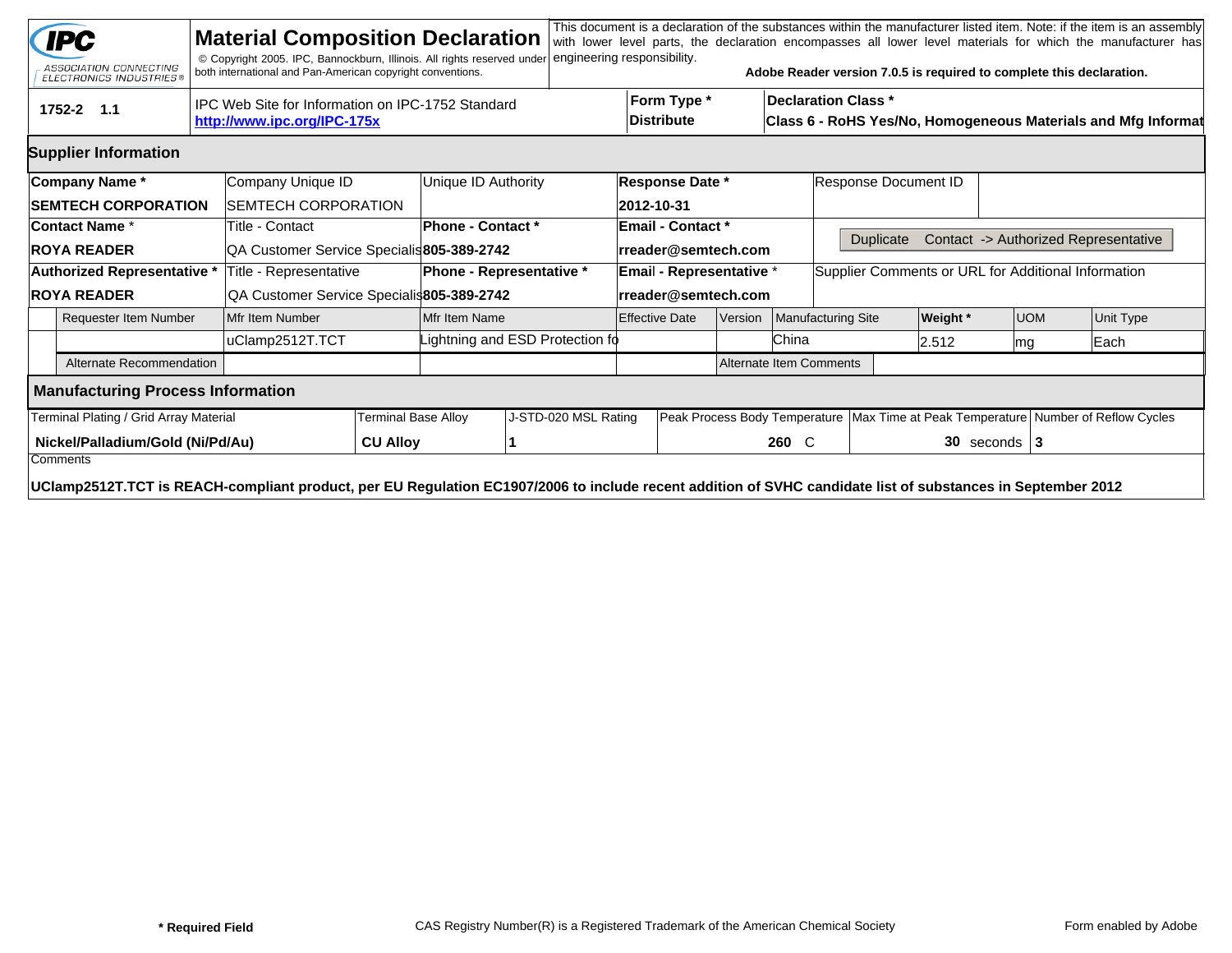| Save the fields in<br>this form to a file                                                                                                                                                                                                                                                                                                                                                                                                                                                                                                                                                                                                                                                                                                                                                                                                                                                                                                                                                                                                                                                                                                                                                                                                                                                                                                                                                                                                                                                                                                                                                                                                                                                                                                                                                                                                                                                                                                                                                                                                                                   | <b>Export Data</b>                           | Import fields from a<br>file into this form                                    | <b>Import Data</b> | Clear all of the<br>fields on this form | <b>Reset Form</b> | Lock the fields on this<br>form to prevent changes | Lock Supplier Fields |  |  |  |  |  |  |
|-----------------------------------------------------------------------------------------------------------------------------------------------------------------------------------------------------------------------------------------------------------------------------------------------------------------------------------------------------------------------------------------------------------------------------------------------------------------------------------------------------------------------------------------------------------------------------------------------------------------------------------------------------------------------------------------------------------------------------------------------------------------------------------------------------------------------------------------------------------------------------------------------------------------------------------------------------------------------------------------------------------------------------------------------------------------------------------------------------------------------------------------------------------------------------------------------------------------------------------------------------------------------------------------------------------------------------------------------------------------------------------------------------------------------------------------------------------------------------------------------------------------------------------------------------------------------------------------------------------------------------------------------------------------------------------------------------------------------------------------------------------------------------------------------------------------------------------------------------------------------------------------------------------------------------------------------------------------------------------------------------------------------------------------------------------------------------|----------------------------------------------|--------------------------------------------------------------------------------|--------------------|-----------------------------------------|-------------------|----------------------------------------------------|----------------------|--|--|--|--|--|--|
|                                                                                                                                                                                                                                                                                                                                                                                                                                                                                                                                                                                                                                                                                                                                                                                                                                                                                                                                                                                                                                                                                                                                                                                                                                                                                                                                                                                                                                                                                                                                                                                                                                                                                                                                                                                                                                                                                                                                                                                                                                                                             | <b>RoHS Material Composition Declaration</b> |                                                                                |                    |                                         |                   | <b>Declaration Type *</b>                          | <b>Detailed</b>      |  |  |  |  |  |  |
| RoHS Definition: Quantity limit of 0.1% by mass (1000 PPM) in homogeneous material for: Lead (Pb), Mercury, Hexavalent Chromium, Polybrominated Biphenyls (PBB),<br><b>RoHS Directive</b><br>Polybrominated Diphenyl Ethers (PBDE) and quantity limit of 0.01% by mass (100 PPM) of homogeneous material for Cadmium<br>2002/95/EC                                                                                                                                                                                                                                                                                                                                                                                                                                                                                                                                                                                                                                                                                                                                                                                                                                                                                                                                                                                                                                                                                                                                                                                                                                                                                                                                                                                                                                                                                                                                                                                                                                                                                                                                          |                                              |                                                                                |                    |                                         |                   |                                                    |                      |  |  |  |  |  |  |
| Please indicate whether any homogeneous material (as defined by the RoHS Directive, EU 2002/95/EC and implemented by the laws of the European Union member states) of the part identified on this form contains lead, mercury,<br>chromium, polybrominated biphenyls and/or polybrominated diphenyl ethers (each a ?RoHS restricted substance?) in excess of the applicable quantity limit identified above. If a homogeneous material within the part contains<br>excess of an applicable quantity limit, please indicate below which, if any, RoHS exemption you believe may apply. If the part is an assembly with lower level components, the declaration shall encompass all such components<br>gathered the information it provides in this form using appropriate methods to ensure its accuracy and that such information is true and correct to the best of its knowledge and belief, as of the date that Supplier complet<br>Company will rely on this certification in determining the compliance of its products with European Union member state laws that implement the RoHS Directive. Company acknowledges that Supplier may have relied on informati<br>completing this form, and that Supplier may not have independently verified such information. However, in situations where Supplier has not independently verified information provided by others, Supplier agrees that, at a<br>certifications regarding their contributions to the part, and those certifications are at least as comprehensive as the certification in this paragraph. If the Company and the Supplier enter into a written agreement with r<br>conditions of that agreement, including any warranty rights and/or remedies provided as part of that agreement, will be the sole and exclusive source of the Supplier?s liability and the Company?s remedies for issues that a<br>provides in this form. In the absence of such written agreement, the warranty rights and/or remedies of Supplier's Standard Terms and Conditions of Sale applicable to such part shall apply. |                                              |                                                                                |                    |                                         |                   |                                                    |                      |  |  |  |  |  |  |
| <b>RoHS Declaration *</b>                                                                                                                                                                                                                                                                                                                                                                                                                                                                                                                                                                                                                                                                                                                                                                                                                                                                                                                                                                                                                                                                                                                                                                                                                                                                                                                                                                                                                                                                                                                                                                                                                                                                                                                                                                                                                                                                                                                                                                                                                                                   |                                              | - Item(s) does not contain RoHS restricted substances per the definition above |                    |                                         |                   | Supplier Acceptance * Accepted                     |                      |  |  |  |  |  |  |
| Exemptions: If the declared item does not contain RoHS restricted substances per the definition above except for defined RoHS exemptions, then select the corresponding response in the RoHS Declaration<br>above and choose all applicable exemptions.                                                                                                                                                                                                                                                                                                                                                                                                                                                                                                                                                                                                                                                                                                                                                                                                                                                                                                                                                                                                                                                                                                                                                                                                                                                                                                                                                                                                                                                                                                                                                                                                                                                                                                                                                                                                                     |                                              |                                                                                |                    |                                         |                   |                                                    |                      |  |  |  |  |  |  |
|                                                                                                                                                                                                                                                                                                                                                                                                                                                                                                                                                                                                                                                                                                                                                                                                                                                                                                                                                                                                                                                                                                                                                                                                                                                                                                                                                                                                                                                                                                                                                                                                                                                                                                                                                                                                                                                                                                                                                                                                                                                                             | <b>Declaration Signature</b>                 |                                                                                |                    |                                         |                   |                                                    |                      |  |  |  |  |  |  |
| Instructions: Complete all of the required fields on all pages of this form. Select the "Accepted" on the Supplier Acceptance drop-down. This will display the signature area. Digitally sign                                                                                                                                                                                                                                                                                                                                                                                                                                                                                                                                                                                                                                                                                                                                                                                                                                                                                                                                                                                                                                                                                                                                                                                                                                                                                                                                                                                                                                                                                                                                                                                                                                                                                                                                                                                                                                                                               |                                              |                                                                                |                    |                                         |                   |                                                    |                      |  |  |  |  |  |  |

 $Supplier$  Digital Signature  $\mathsf{Roya}$  Reader  $\mathsf{R}{\mathsf{a}}$ 

DN: cn=Roya Reader, email=rreader@semnet.dom, o=Semtech Corporation,<br>l=camarillo, ca<br>Date: 2012.10.31 13:02:00 -07'00'

the declaration (if required by the Requester) and click on Submit Form to have the form returned to the Requester.